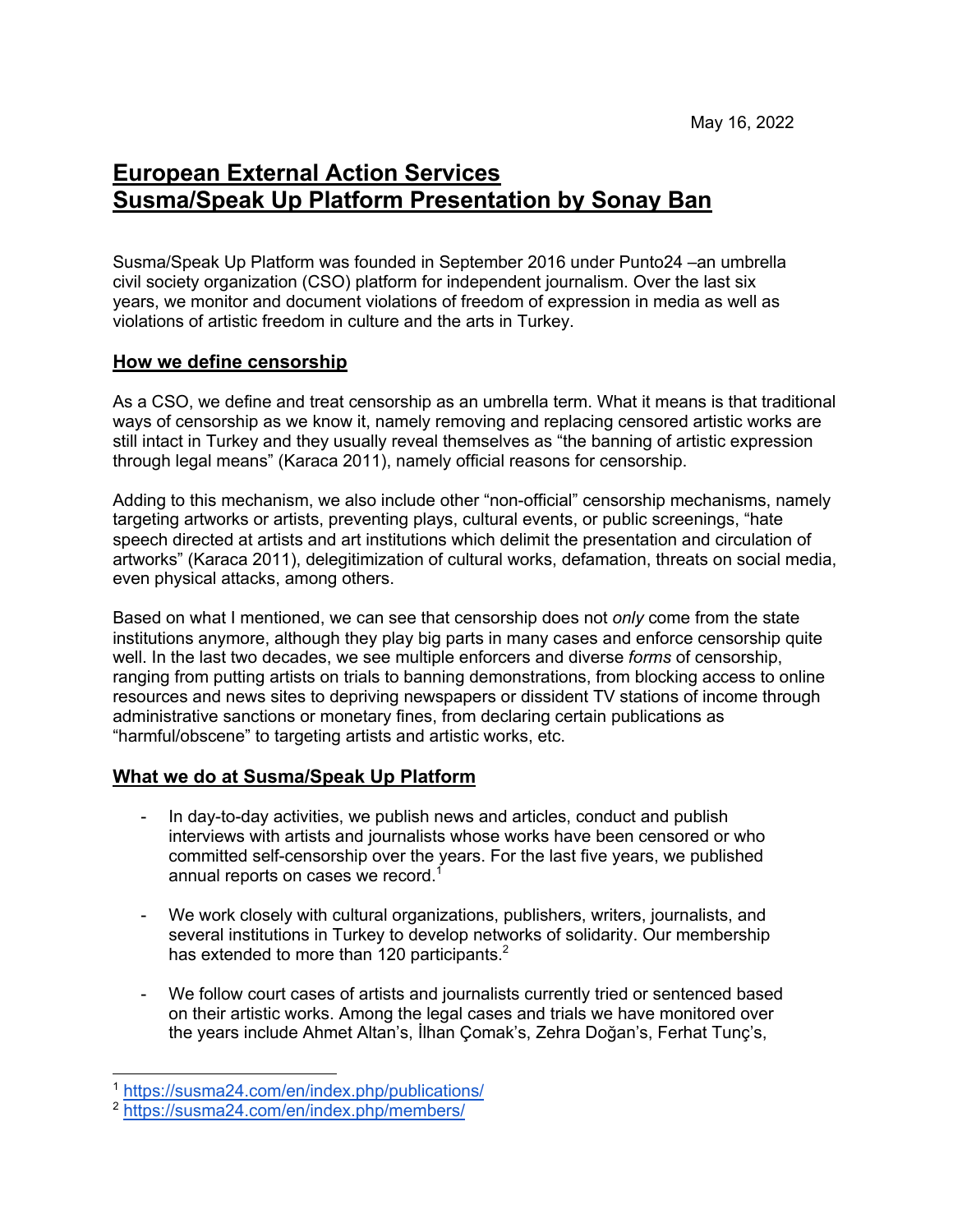and the *Bakur* case, alongside many others, unfortunately.

- We organize webinars on local and international levels: The most recent one in 2021 was called "Freedom of Artistic Expression: What happened to the canary in the coal mine?" Our panelists discussed which rights and freedoms fell within the freedom of artistic expression, and by what means and which actors it was prevented, as well as relevant domestic and international laws and mechanisms. $3$
- We organize online conferences (due to the pandemic for the last two years). The most recent one we held was in May 2021. The conference is entitled "Freedom of expression of LGBTQI+ individuals and censorship," in collaboration with the KaosGL Association.
- We create alternative spaces for censored artworks and artists. In July 2021, we organized a forum called "Documentary Films Resisting Censorship" where we talked with directors, producers, and audiences of documentary films that were blocked from being screened, censored at festivals, and lawsuits filed against their directors since the early 2000.
- Collaborations with international organizations have been sustained over the years: The most recent partnership of our platform was with Freemuse as we documented violations of freedom of expression in Turkey and submitted a report as part of the Third Cycle of the Universal Periodic Review (UPR) of Turkey for 2020 to the UN Human Rights Council. We have also established collaborations with Article 19 and SHIFT (Safe Havens|Freedom Talks), a CSO based in Sweden.
- Moreover, we were invited to the panel called "Art Under Pressure" as part of the Göteburg Book Fair in September 2021. There, we discussed our work within the scope of freedom of artistic expression in Turkey. We were also invited to moderate one of the Freedom Talks organized by SH|FT. The online panel, in participation of two artists from Turkey (one anonymous street artist who has been on trial for his works and a musician/academic), is scheduled to be broadcast on June 14, 2022.
- We push for policy changes for lifting restrictions on the arts. To this end, in 2021, we held meetings with lawmakers as part of our advocacy efforts. We shared our findings and recommendations with them. This resulted in the submission of two parliamentary questions to the Grand National Assembly of Turkey (TBMM) by deputy Sera Kadıgil from the Worker's Party of Turkey –TİP. One of the parliamentary questions is about the recently launched hotline as part of the Fight Against Obscene Publication project by the Board for the Protection of Minors from Obscene Publications, addressed to the Minister of Family, Labor and Social Services. The other one is concerning the allegations that the RTÜK (Radio and Television Supreme Council) applied to have radio stations broadcasting online shut down and that the Supreme Council interfered with certain TV scripts on such grounds as "public morality" before those shows were produced.

<sup>3</sup> https://susma24.com/en/index.php/webinar-freedom-of-artistic-expression-what-happened-tothe-canary-in-the-coal-mine/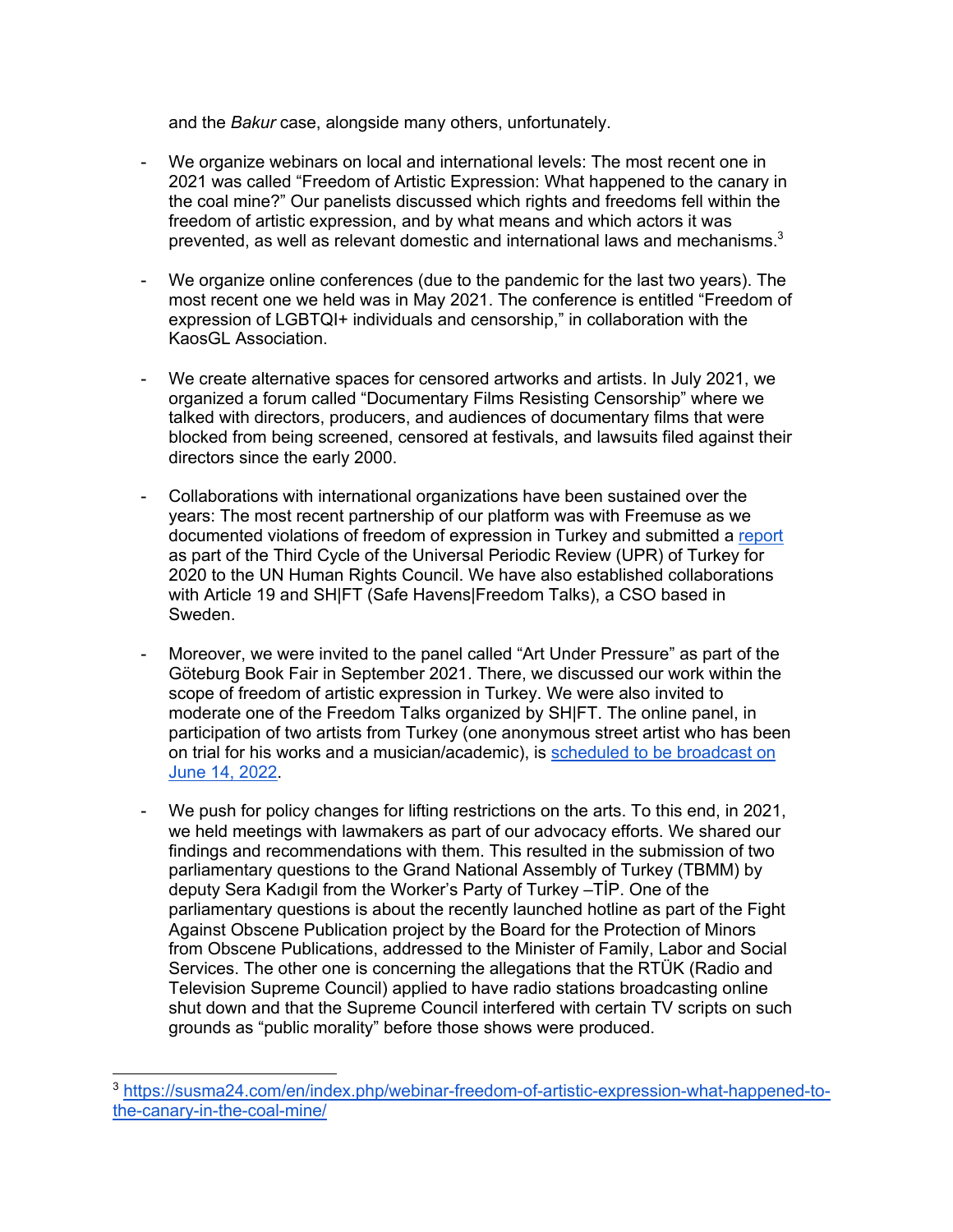## **Recent examples of censorship practices in Turkey**

For recent "official" reasons for censorship, we can primarily mention;

#### 1) **"Insulting the president"**

Article 299 of the *Turkish Penal Code* (*Türk Ceza Kanunu* in Turkish) penalizes insulting Turkishness, the Republic, the organs, and the institutions of the State and *that* involves insulting the president.

#### Notable examples:

- Rap singer, Şehinşah, was detained for "insulting the president" based on his Twitter posts.

- Actors Müjdat Gezen and Metin Akpınar have been on trial for "insulting the president" in a TV program on Halk TV, a TV channel dissident to the current government and promain opposition party CHP (Republican People's Party). Actor Genco Erkal will also appear in court with the same allegation, based on his social media posts.

2) Allegations of **"making propaganda for a terrorist organization," "membership of a terrorist organization" and "aiding a terrorist organization"** based on the article 7/2 of Turkey's Anti-Terror Law (*Terörle Mücadele Kanunu* in Turkish)

#### Examples:

\* Filmmaker Çayan Demirel and journalist Ertuğrul Mavioğlu, directors of the documentary movie *Bakur* (*North*), were each sentenced to 4 years and 6 months in prison in July 2019, over the allegation of "making terrorist propaganda." The verdicts are appealed, yet the court placed a travel ban on the directors.

\* Filmmaker Weysî Altay, director of *Nu Jîn* (*New Life*) was also sentenced to 2 years and 6 months in prison for the same allegation through the poster of his film, which shows the YPG flag with a YPJ fighter. The verdict was appealed, and he is on a travel ban.

\* Writer Yavuz Ekinci has been charged with "making terrorist propaganda" under the Anti-Terror law based on his social media posts from 2013 and 2014. His tweets involved the celebration of Newroz in Diyarbakır, and the support for Kobane, Syria, during the Turkish government's intervention at the time. His trial is postponed and we are following it closely.

\* Musician Ferhat Tunç has been tried on charges of "insulting the president," and "making terrorist propaganda," among other charges through his social media posts. He has been living in Germany for some time as his trial continues.

3) **"Obscenity effect:"** Certain books have been enlisted to have an "obscene effect" on the spirituality of minors, and they were declared as obscene publications according to the decision by the Protection of Minors from Obscene Publications Board, which operates under the Ministry of Family and Social Services. Authors and translators were prosecuted on the charge of "obscenity" (*Turkish Penal Code*, 226), accordingly.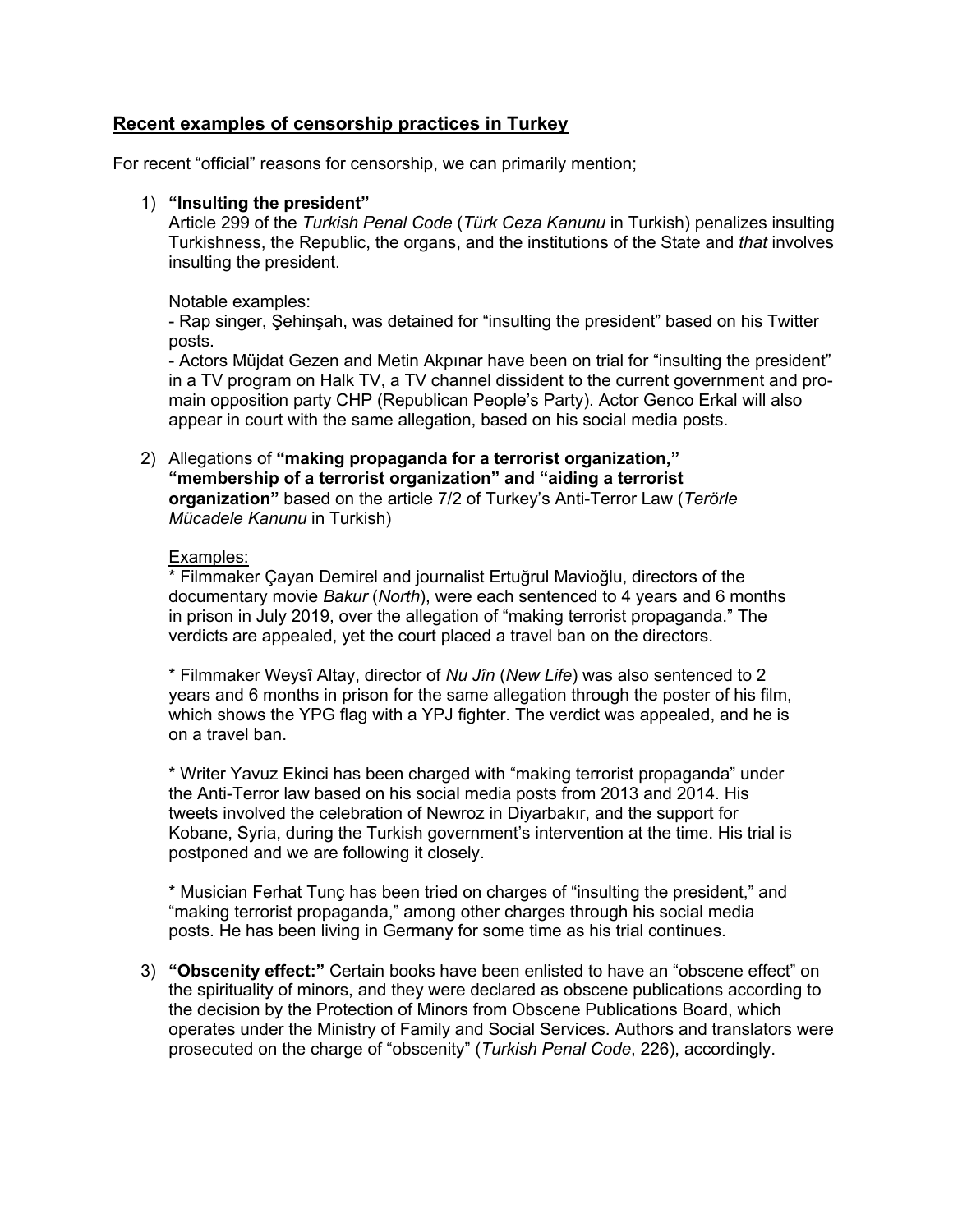### Example:

English author Alice Oseman's comic book *Heartstopper*, which tells the love and life of two men and was published in Turkish, was declared an obscene publication in September 2021.

- 4) **"Coronavirus, pandemic, and public health"** have become among the justifications for many governorships/district governorships across Turkey to declare bans on public gatherings and demonstrations.
- 5) Reasons, including **"public order, national security, prevention of possible provocations and social events, public peace,"** and occasionally **"public morality,"** have been used by governorships and district governorships for some time to declare demonstration bans.

#### Example:

In November 2017, Ankara Governorship indefinitely canceled the scheduled German LGBTI Film Days to be held in the German Embassy in Ankara. The organizer KuirFest declared that they have been targeted online with hashtags before the cancellation. In the official statement by the Governorship office, it was stated that the event "may provoke one section of the public with different social class, race, religion, sect, and regional features to show hatred and animosity in the disadvantage of other section, therefore clear and imminent danger towards public safety may arise; also, considering that this may jeopardize public order, prevention of crime, protection of public health and morality, and protection of rights and liberties of others; as a result of several social sensibilities there may occur provocations and reactions by several sections towards groups and individuals who want to attend the intended event."4

Unofficial reasons:

#### 1) **Suppression of Kurdish language and culture**

#### Example:

According to a news article from the Mezopotamya Agency, Turkish sentences were written on each step of the 10-step stairs in an elementary school in a neighborhood of Adana where the Kurdish population is high. Some of the racist and discriminatory expressions are the following: "Let's not be ashamed of our language," "Either speak Turkish or shut up!" "Turk means Turkish," "Turkish will not thorn your tongue," "He who loses his language loses his country."

2) **The Radio and Television Supreme Council (RTÜK in Turkish) [founded in 1994] impose disproportionate penalties** for programs on TV channels that are not affiliated with the government and that broadcast critical comments and news.

#### Example:

In August 2021, an independent journalist posted on Twitter an official document sent by the Council to the administratives of the news outlets. The document imposes **not to**  broadcast news on wildfires in Turkey. The government authorities were largely blamed on social media and on dissident TV channels for their lack of intervention in the

<sup>4</sup> KaosGL is an LGBTİ+ rights organization in Turkey. https://kaosgl.org/en/singlenews/indefinite-lsquopublic-moralityrsquo-ban-on-lgbti-events-by-governorship-of-ankara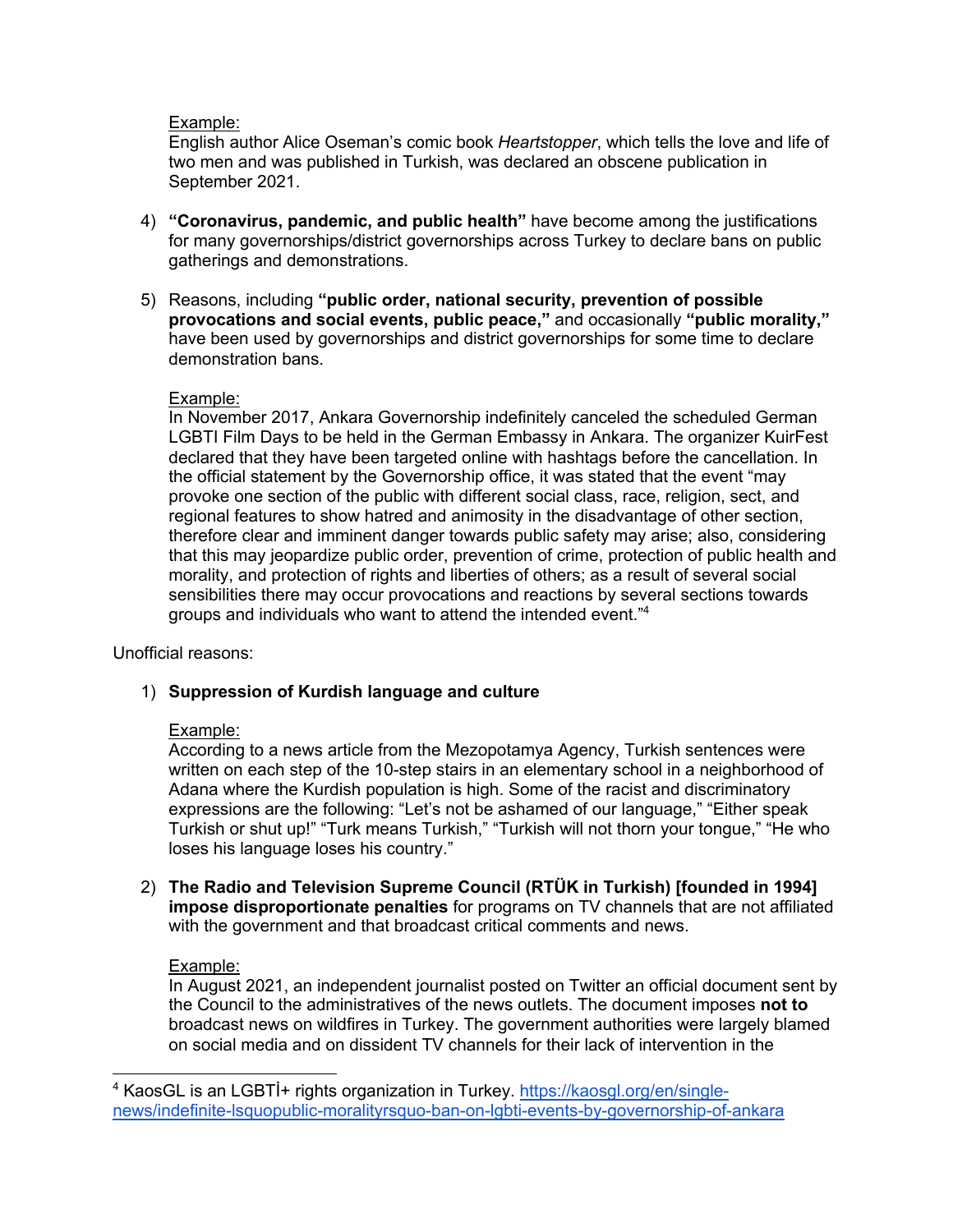wildfires. In turn, government authorities targeted social media users and called them traitors as these users were globally disseminating the images of fire and the hashtags called "Global Call #HelpTurkey" during the wildfires.

3) Last but not least, **preventing news items, specifically on the internet, regarding state corruption or other irregularities is another unofficial reason that results in blocking access to the websites**. We monitor and record cases for blocking access to the news on the internet and the websites on a weekly basis –we also have certain news blocked by the same token.

# **What do we expect from the European Union institutions for solutions for identified challenges?**

As the Speak Up Platform, we partnered with Freemuse and submitted a report as part of the Third Cycle of the Universal Periodic Review (UPR) of Turkey for 2020 to the UN Human Rights Council.

## **There we had many recommendations for the Turkish authorities to comply on the way to protect freedom of expression and artistic freedom. I'll provide two examples:**

- "[We asked for the removal of] criminal defamation and insult from the statute books by abolishing Articles 125 [Offenses against dignity–Insult] and 299 [Insulting the President, from the Turkish Penal Code]. In the meantime, [we asked for restricting] public officials and authorities, and the President from initiating defamation cases before criminal and civil courts."

- "[Turkish] Penal Code Article 215 ([criminalizes] 'praising a criminal') should not be applied in a manner that leads to the prosecution of those practicing their rights to artistic freedom of expression."

# **We are here to say that as a civil rights organization, we do what we can, in our capacity and on our ends, to push for practice-based advocacy work and policy changes in Turkey.**

**We ask EU institutions to help us and other CSOs in Turkey to push the Turkish authorities to comply.** In the last couple of years, especially in 2021, the AKP government put **more financial and bureaucratic pressure on many CSOs** through auditing, targeting on media as "the agents of external powers," or even arrests of CSO employees, as in the case of Rosa Women Association, which is represented in these meetings.

Also, additional to the ongoing support of CSOs and timely advocacy works for freedom of the media (media freedom), **we would appreciate it if more EU institutions also** *specifically support freedom of artistic expression* **in non-EU countries and** *create specific funding opportunities in compliance with the EU standards*.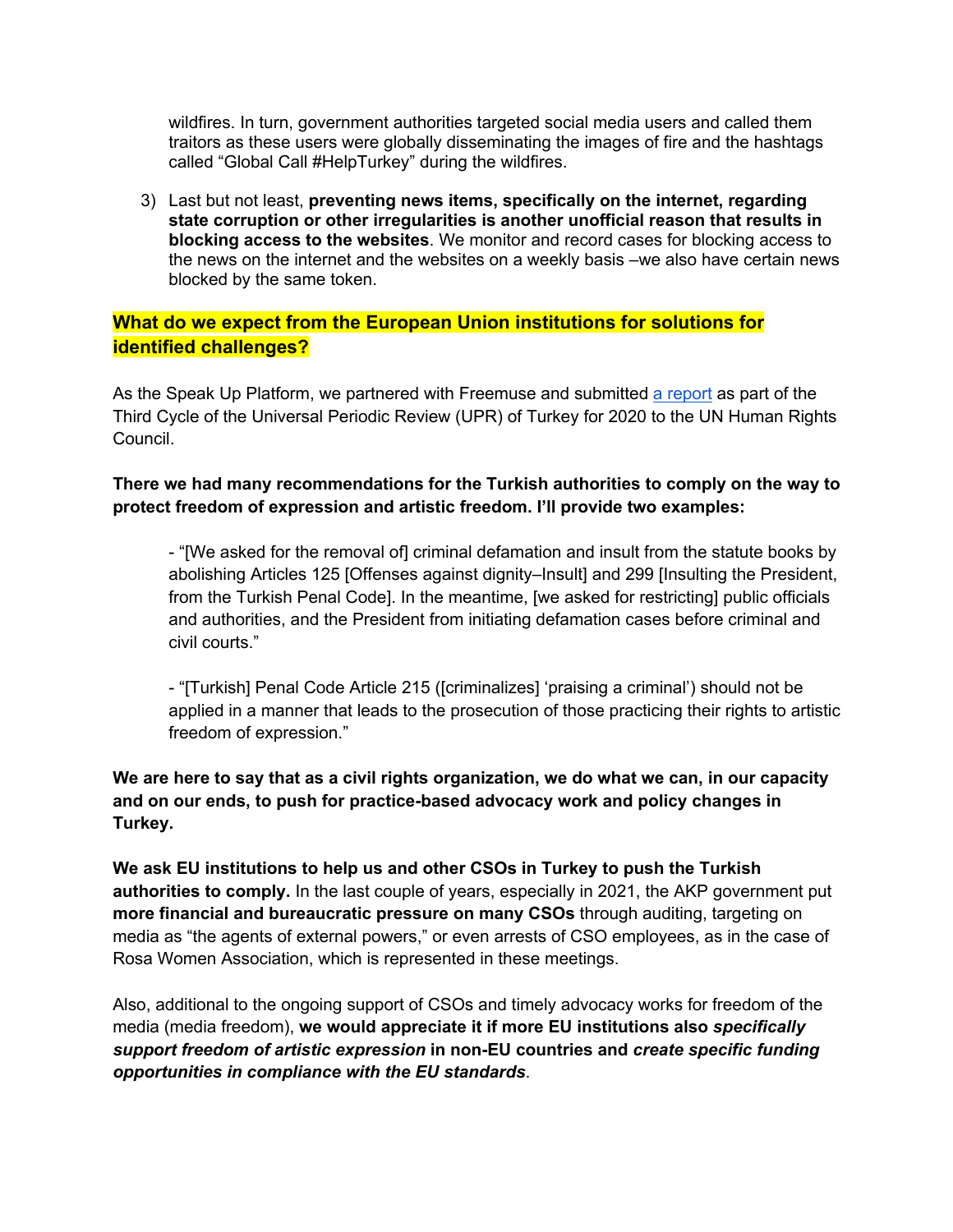We all know that funds allocated to CSOs in the non-EU countries are way less than for those in the EU countries for a variety of reasons [financial, bureaucratic, and international politicsrelated]. **Political and financial instability in Turkey indicates significant reasons for many international collaborations to be suspended over the last two years in the CSO sector. Nonetheless, as Susma/Speak Up Platform, we believe that international collaborations should be sustained especially at times of crises and instabilities for strengthening networks of solidarity and support on the way to concrete policy changes.**

Our UPR report of 2020 ends with recommendations for the Turkish authorities to comply and I just mentioned two of them. All these recommendations, unfortunately, are on hold. Hence, we ask the related EU institutions to support us for the Turkish state authorities to make necessary changes in the legal system in favor of freedom of artistic expression and media freedom.

Some of the recommendations we put forward on the UPR report of 2020:

"A multitude of legislation is applied in Turkey that either directly targets freedom of expression, or in its applications suppresses this right as protected under Article 19 of the ICCPR [International Covenant on Civil and Political Rights], as well as under the Turkish Constitution. The following recommendations address some of these infractions of human rights protections as they relate to the practice of the right to freedom of expression by artists and cultural practitioners.

- Review legislation introduced in July 2018 under Law No. 7145 that normalizes within law decrees enforced during the 2016-2018 State of Emergency and that are incompatible with Turkey's commitments under the ICCPR.
- Recognize that the definition of "terrorism" in the application of anti-terror laws is ambiguous. The notions such as "terror", "terrorist organization", "membership of a terrorist organization", and "disseminating propaganda on behalf of a terrorist organization" remain ambiguous and should be clarified by law.
- Acknowledge that anti-terror legislation should not be applied against artistic and creative works that clearly have no connection with nor propagate violence. Public officials should desist from issuing statements that ally artists with terrorism, and hence turn artists into targets for harassment, intimidation, and attack.
- Review and repeal the Anti-terror Law to bring it in line with the Turkish Constitution and Article 19 of the International Covenant on Civil and Political Rights.
- Take serious steps to abolish discretionary powers by non-elected officials who regularly rely on Laws no. 2911 and Provincial Administration Law No. 5442 to curtail peaceful meetings and arts events as guaranteed under the Turkish Constitution and international agreements.